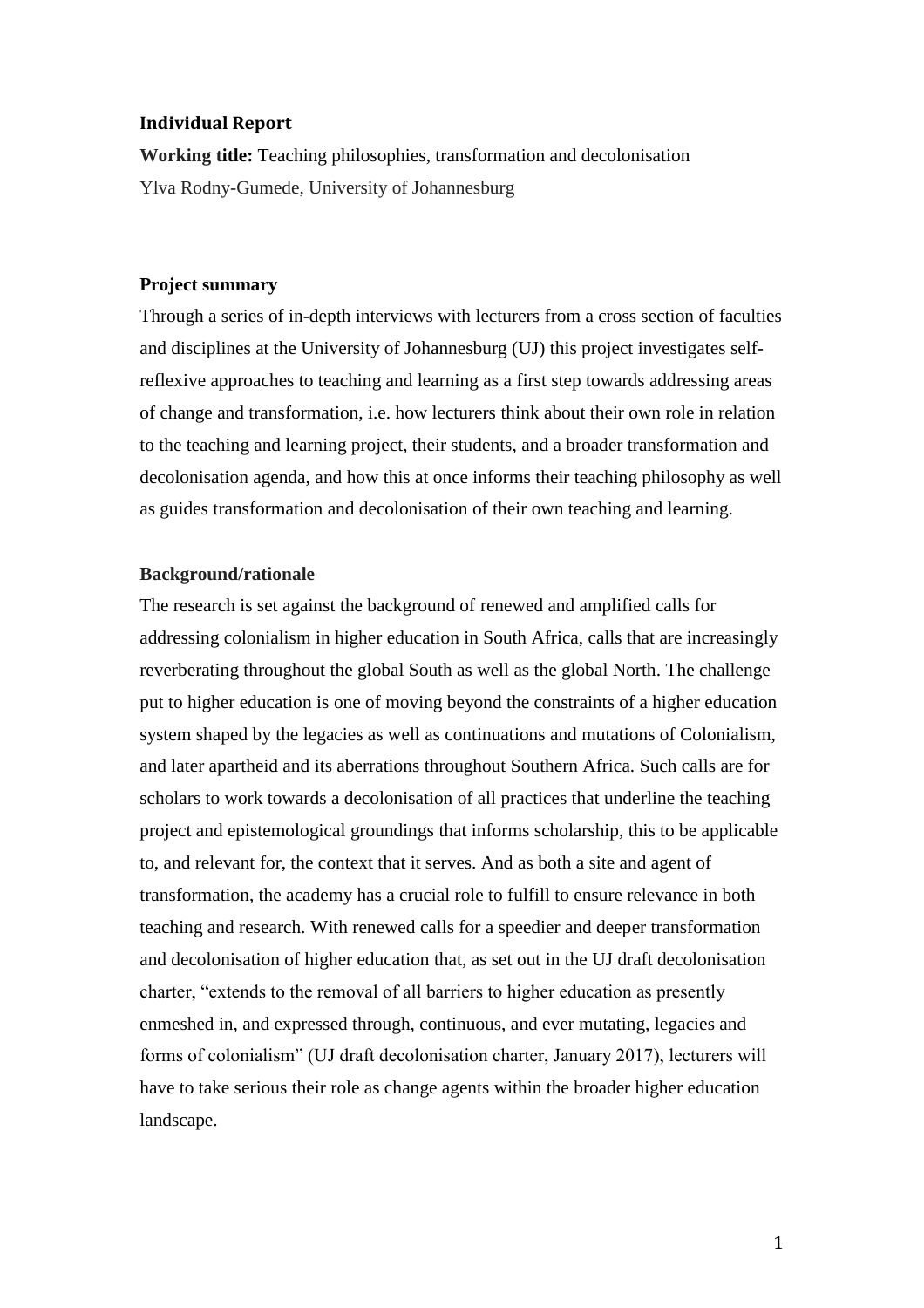The challenges facing higher education are multiple and multifold, and beyond the moral imperatives of transformation and a decolonization of higher education, we need to develop our teaching as well as research in ways that talk less to the normative, idealist and long-term, and instead to the real and experienced, in the present. No matter how well-meaning and thought through, our commitment as lecturers, and the project that we will have to take forward, will have to be one of developing appropriate pedagogy as well as epistemologies that are fit for the purpose and context that they serve, and that importantly, address legacies of colonialism and apartheid and its aberrations. In order to do so, lecturers will have to think through their own role in higher education, this in relation to their teaching and learning, their students, transformation and decolonisation. Such a project might in pedagogical terms best be described as, and aligned to, notions of self-reflexivity. As pedagogy, reflexivity is linked to transformative learning processes and a critical awareness of a person's own assumptions and pre-conceived ideas, as well as those of others (see Mezirow 2000) and, as set out by Schön (1983), reflective practices refer to the process of people considering their life experiences in ways that contribute to a deeper understanding of their own role in shaping practices and the outcomes of the same, as well as an ability to respond and adjust to the social environment around them as part of an on-going process of creating and recreating their identities (see Giddens 1991).

#### **Project description**

Recognising the importance of self-reflexivity on behalf of lecturers and the ability to critically reflect on our own teaching and learning as well as our relationship to our students, the development of teaching philosophies has been given increasing weight in later years, and lecturers are required to articulate a teaching philosophy to inform their teaching. Such teaching philosophies or teaching statements are often set out in a teaching portfolio, i.e. a document outlining not only a philosophy to underpin the lecturers' own approach to teaching, but how this relates to and informs the lecturers own teaching practices and activities and importantly how this relates to the students taught and their learning experience. Such documentation is also becoming a requirement for promotions, as is the case at UJ, as well as a vital part of assessing 'good' teaching practices for the purpose of awarding teachers. Having assessed many teaching portfolios I see increasingly how lecturers try to articulate work done on decolonisation, however, more often than not we seem to assess these portfolios more

2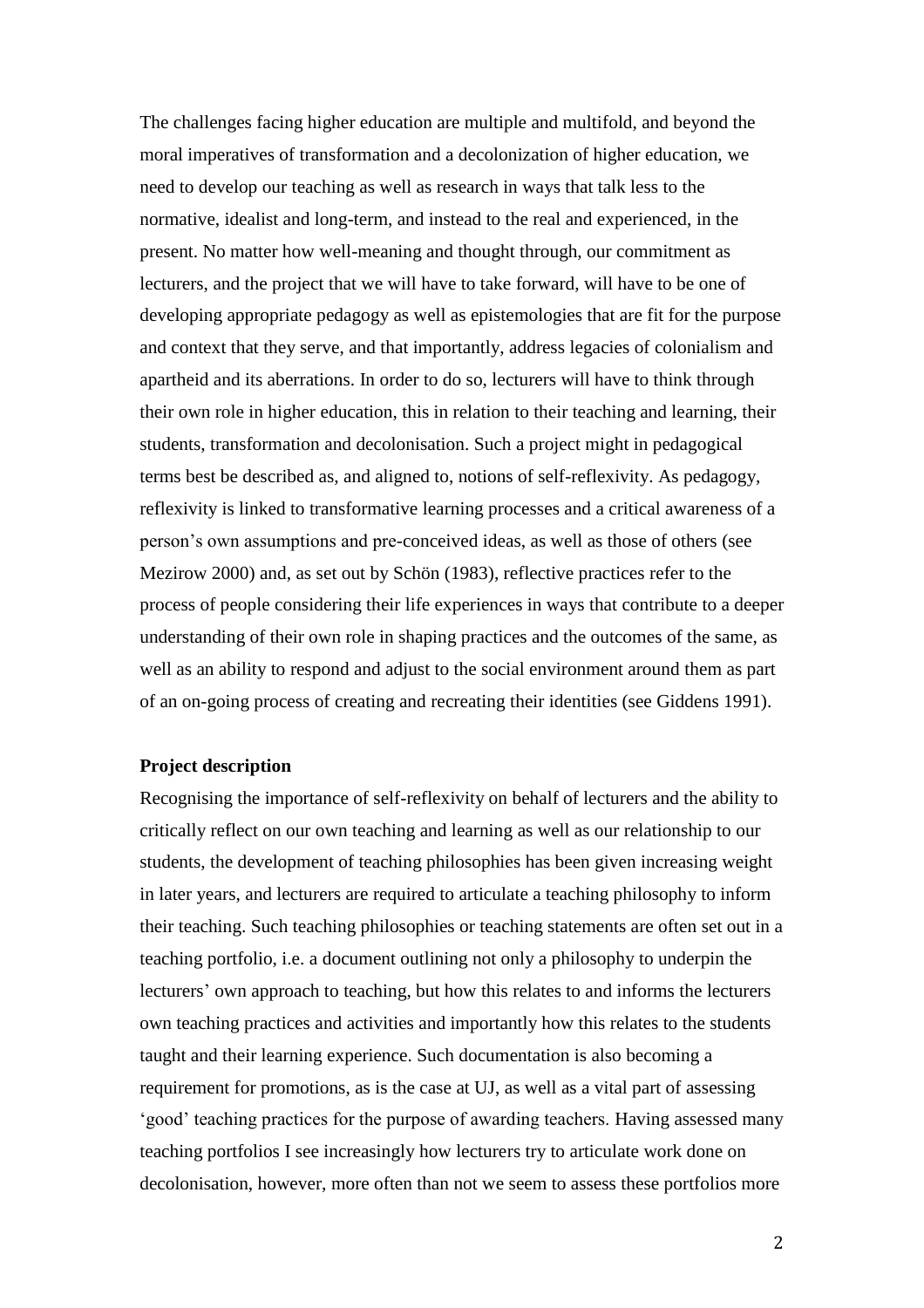on the what, i.e. what lecturers are doing, rather than on the why, i.e. why lecturers are concerned with decolonising teaching practices, courses, course curriculums etc. and importantly, little attention seems to be paid to the who, i.e. who we are in relation to our teaching and our students.

Ultimately, the underlining reason for the development of a teaching philosophy is to assist lecturers in thinking through their own teaching and to assist them in their own development, this with the goal to improve teaching and learning in higher education. Given the imperatives in South Africa for transforming and decolonising higher education and the importance given to the development of teaching philosophies in later years, assessing the role that the development of teaching philosophies play in assisting lecturers in thinking through their own role in relation to their teaching, their students and the broader transformation and decolonisation agenda will also contribute to the so far rather limited literature on the articulation of transformation and decolonisation in teaching philosophies and how this can be used as a means and tool for staff development, and thus make a contribution to the Scholarship of Teaching and Learning (SOTL). Such, research, once disseminated, will hopefully also assist lecturers in better understanding the importance of developing a teaching philosophy and how this can assist them in improving their own teaching practices and activities and in the extension contribute to a broader transformation and decolonisation agenda.

Overall, in order to deepen the understanding of teaching excellence in local contexts we must develop a better understanding of how lecturers think about their own role in higher education, their relationship to their students, transformation and decolonisation, and the role that the development of a teaching philosophy plays in this regard and whether the process of developing a teaching philosophy contributes positively to lecturers own understanding of their own role, their relationship to their students, the need and practical measures of transformation and decolonisation on multiple levels and in multiple spheres of higher education.

#### **Research aim and research questions**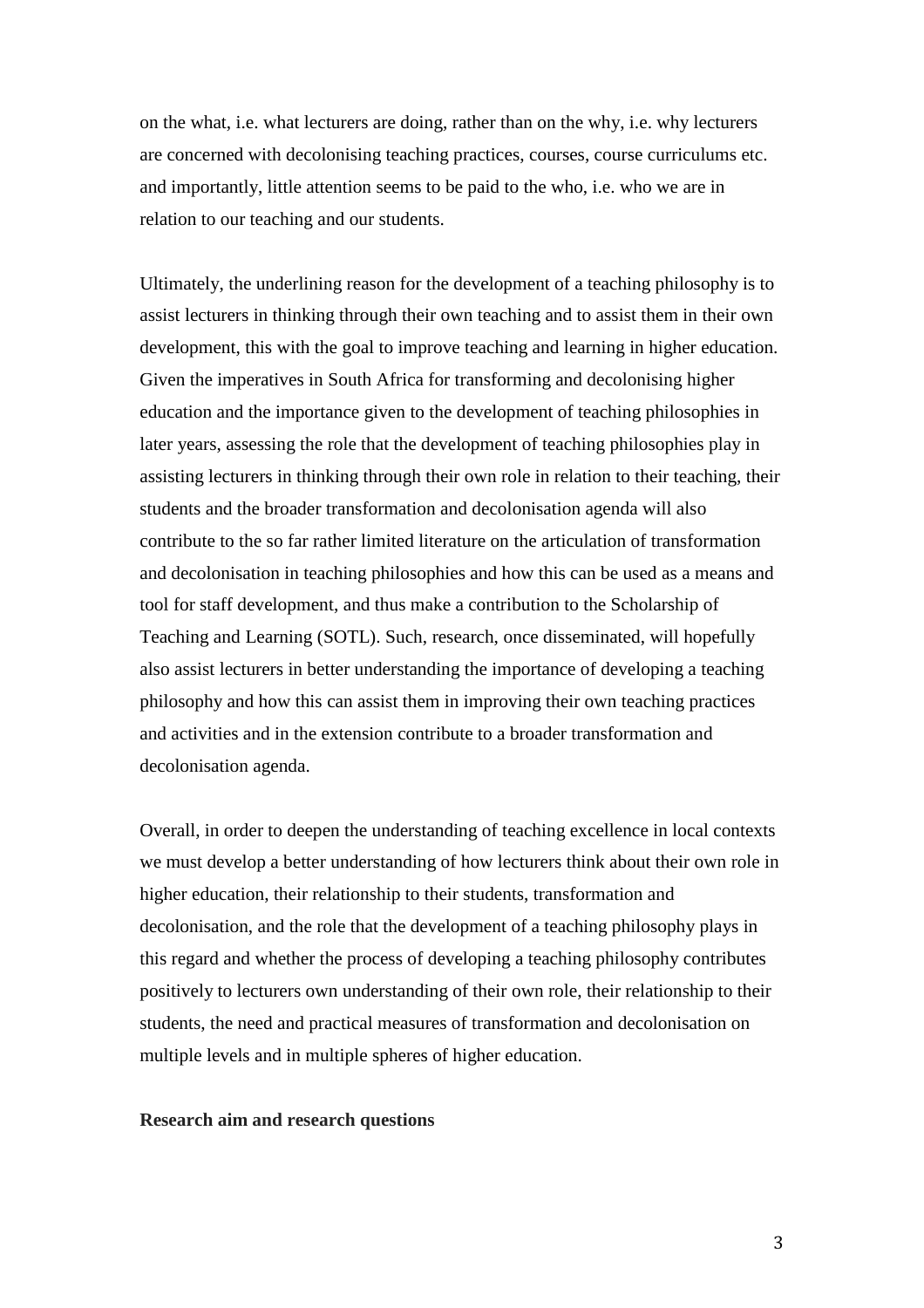Through engaging colleagues from a cross section of faculties and disciplines at the University of Johannesburg (UJ) around self-reflexive approaches to teaching and learning, this project aims to:

1. Better understand how lecturers think about their own role in relation to their own teaching and learning, students, transformation and decolonisation as expressed through a teaching philosophy.

2. Assess the application and value of developing a teaching philosophy as a tool for better understanding ones own relationship to teaching and learning, the students, transformation and decolonisation.

3. Ascertain whether and how such self-reflexive approaches expressed through a teaching philosophy contribute to improving teaching and learning, a better understanding of the students, ones own relationship to the students, as well as imperatives and strategies for transformation and decolonisation.

4. Contribute to staff development that strengthens the transformative agency of individual lecturers in the interest of transformation and decolonisation of teaching and learning. This while also contributing to the literature and practice around the development of teaching philosophies in the interest of transformation and decolonisation.

5. Make a contribution to the Scholarship of Teaching and Learning (SOTL), with the aim to disseminate the research widely so that it can assist lecturers in better understanding the importance of developing a teaching philosophy to assist in improving their own teaching practices and activities and align these to a broader transformation and decolonisation agenda.

The research questions addressed are the following:

How do lecturers think about their own role in relation to their teaching and learning, students, transformation and decolonisation?

How is this expressed through our teaching philosophies and teaching portfolios? Does the development of a teaching philosophy aid in this process?

# **Methodology**

I have conducted interviews with lecturers at UJ from a cross section of faculties and disciplines around self-reflexive approaches to the teaching and learning project as a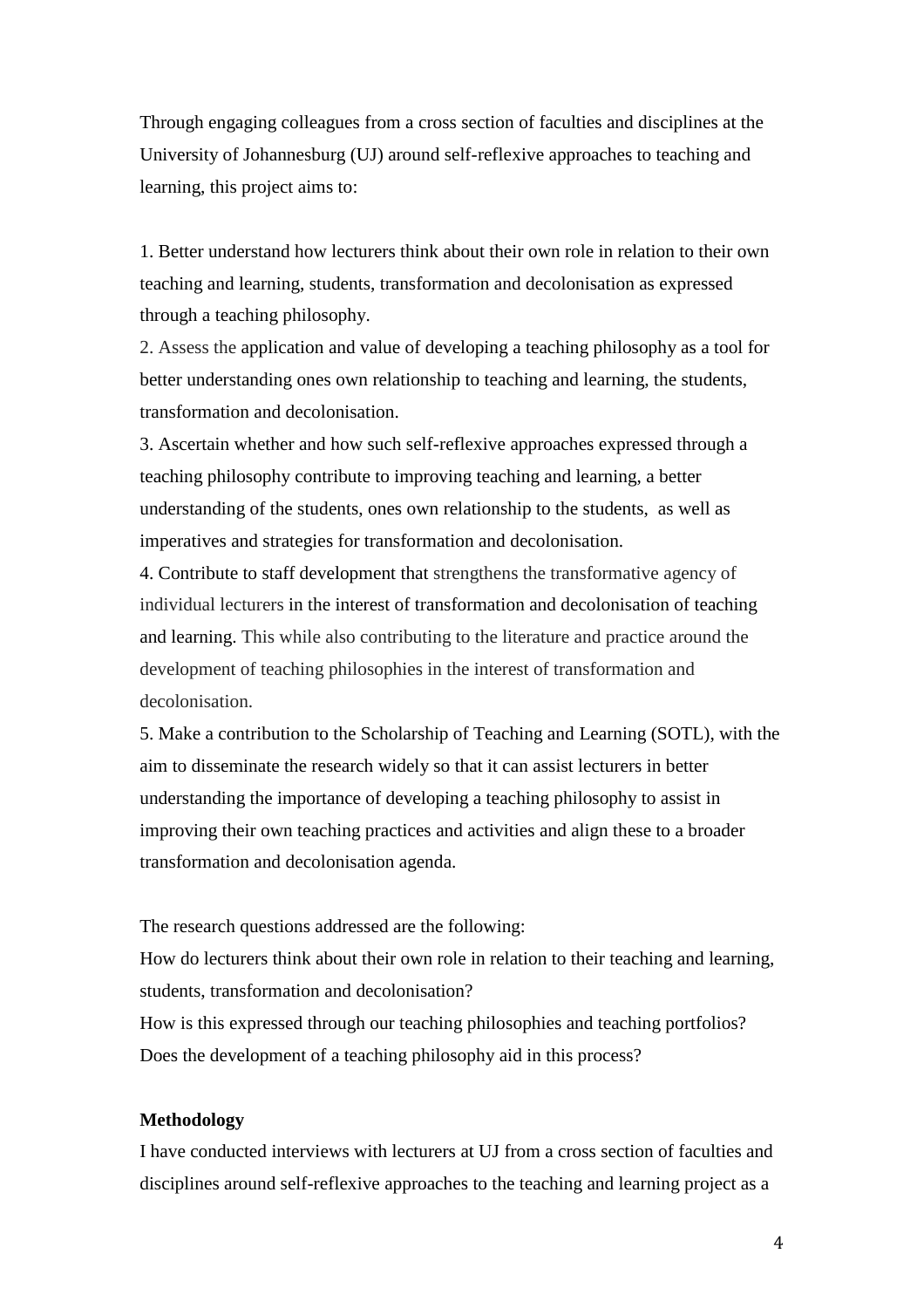first step towards addressing areas of change and transformation, i.e. how lecturers think about their own role in relation to the teaching and learning project, their students, and a broader transformation and decolonisation agenda, and how this at once informs their teaching philosophy as well as guides transformation and decolonisation of their own teaching and learning. Interviews have also been conducted with lecturers at UJ that have been awarded teaching awards and/or lecturers who have been commended for articulating transformation and decolonisation through their teaching philosophies.

The interviews have all been semi structured and conducted face to face. Interviews have in most instances been recorded and later transcribed and analysed for common themes as well as individual articulations of how transformation and decolonisation of the teaching and learning project can be strengthened, and the value of the development of a teaching philosophy and application hereof.

The final data findings will, as set out above, be analysed, as well as presented, thematically. To enhance the credibility of the research, the researcher will describe the data analysis processes and procedures, justify why they are applicable within the context of the study, document the process and the development of themes, concepts or theories from the literature and refer to external evidence, including existing qualitative and quantitative studies to corroborate the conclusions.

Interviews have been conducted from April 2018 to present. To date I have conducted 26 in depth, semi structured interviews with lecturers in the faculty of Humanities; Health Sciences; Science; Art, Design and architecture, and Engineering. The research findings will be shared as the project progresses through publications as well as workshops/seminars at UJ.

The research will continue, and I will also conduct interviews with lecturers at UJ who have been involved in assessing teaching portfolios for the purpose of teaching awards as well as promotions. This to query how teaching philosophies as well as reflections of self-reflexivity in relation to transformation and decolonisation are evaluated across faculties.